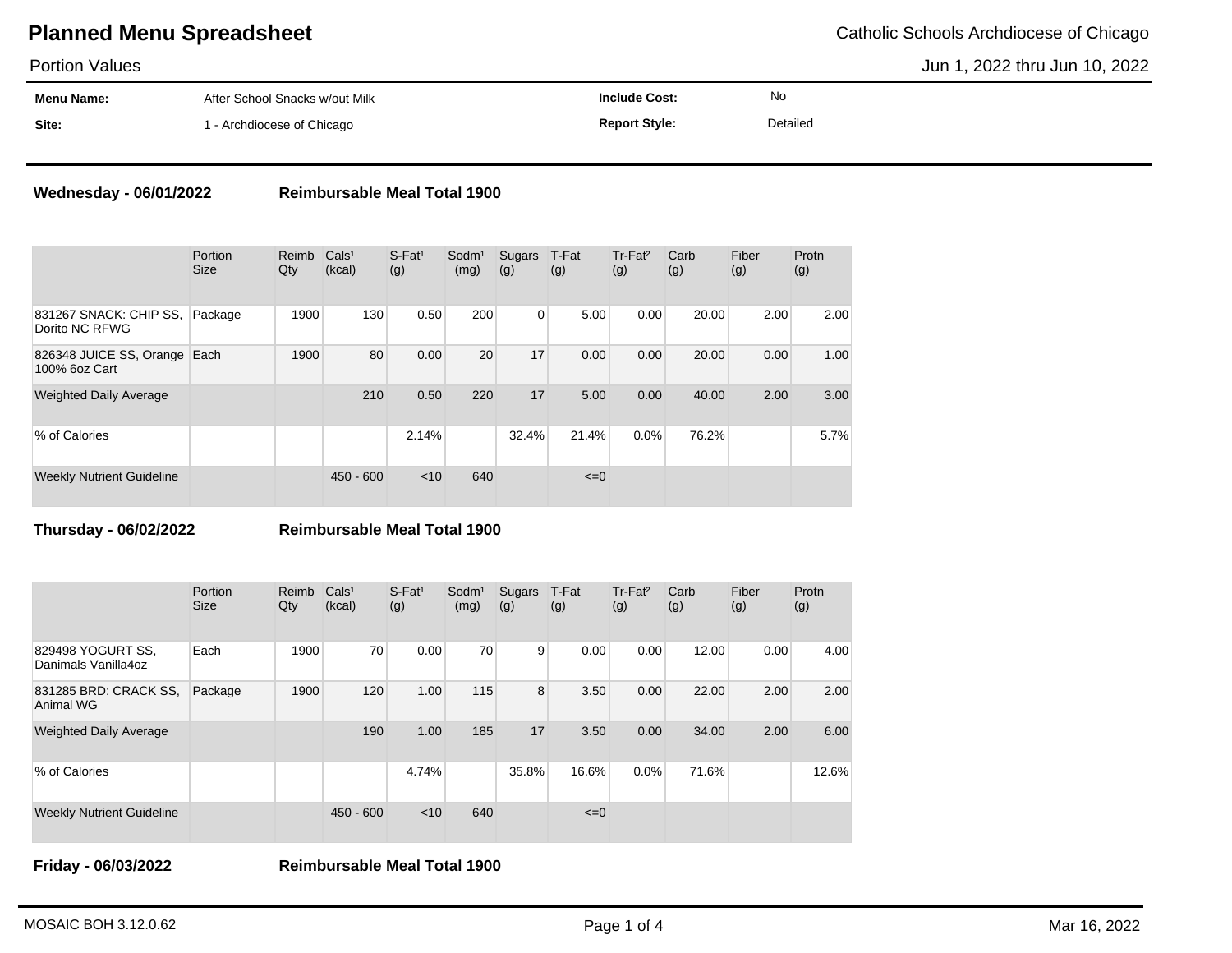# **Planned Menu Spreadsheet** Catholic Schools Archdiocese of Chicago

Jun 1, 2022 thru Jun 10, 2022

Portion Values

|                                          | Portion<br><b>Size</b> | Reimb<br>Qty | Cals <sup>1</sup><br>(kcal) | $S$ -Fat <sup>1</sup><br>(g) | Sodm <sup>1</sup><br>(mg) | Sugars<br>(g) | T-Fat<br>(g) | Tr-Fat <sup>2</sup><br>(g) | Carb<br>(g) | Fiber<br>(g) | Protn<br>(g) |
|------------------------------------------|------------------------|--------------|-----------------------------|------------------------------|---------------------------|---------------|--------------|----------------------------|-------------|--------------|--------------|
| 825953 BRD: CRACK SS,<br>GFishChd.75ozWG | Package                | 1900         | 100                         | 0.50                         | 170                       | 0             | 4.00         | 0.00                       | 14.00       | 1.00         | 2.00         |
| 833274 CHEESE, CH<br>STICK 1EA 1.0       | <b>Stick</b>           | 1900         | 90                          | 4.50                         | 200                       | $\mathbf{0}$  | 7.00         | 0.00                       | 0.00        | 0.00         | 7.00         |
| <b>Weighted Daily Average</b>            |                        |              | 190                         | 5.00                         | 370                       | $\mathbf 0$   | 11.00        | 0.00                       | 14.00       | 1.00         | 9.00         |
| % of Calories                            |                        |              |                             | 23.68%                       |                           | 0%            | 52.1%        | 0.0%                       | 29.5%       |              | 18.9%        |
| <b>Weekly Nutrient Guideline</b>         |                        |              | $450 - 600$                 | < 10                         | 640                       |               | $\leq=0$     |                            |             |              |              |

**Monday - 06/06/2022 Reimbursable Meal Total 950**

|                                          | Portion<br><b>Size</b> | Reimb<br>Qty | Cals <sup>1</sup><br>(kcal) | $S$ -Fat <sup>1</sup><br>(g) | Sodm <sup>1</sup><br>(mg) | Sugars<br>(g) | T-Fat<br>(g) | Tr-Fat <sup>2</sup><br>(g) | Carb<br>(g) | Fiber<br>(g) | Protn<br>(g) |
|------------------------------------------|------------------------|--------------|-----------------------------|------------------------------|---------------------------|---------------|--------------|----------------------------|-------------|--------------|--------------|
| 831305 BRD: MUF AP,<br>Blueb 2ozWG (1BG) | Muffin                 | 950          | 190                         | 2.00                         | 130                       | 16            | 6.00         | 0.00                       | 30.00       | 2.00         | 3.00         |
| 826339 JUICE SS, Apple<br>100% 6oz Cart  | Each                   | 950          | 80                          | 0.00                         | 20                        | 19            | 0.00         | 0.00                       | 20.00       | 0.00         | 0.00         |
| <b>Weighted Daily Average</b>            |                        |              | 270                         | 2.00                         | 150                       | 35            | 6.00         | 0.00                       | 50.00       | 2.00         | 3.00         |
| % of Calories                            |                        |              |                             | 6.67%                        |                           | 51.9%         | 20.0%        | 0.0%                       | 74.1%       |              | 4.4%         |
| <b>Weekly Nutrient Guideline</b>         |                        |              | $450 - 600$                 | $<$ 10                       | 640                       |               | $\leq=0$     |                            |             |              |              |

**Tuesday - 06/07/2022 Reimbursable Meal Total 950**

|                                    | Portion     | Reimb | Cals <sup>1</sup> | $S$ -Fat <sup>1</sup> | Sodm <sup>1</sup> | Sugars | T-Fat | $Tr-Fat2$ | Carb  | Fiber | Protn |
|------------------------------------|-------------|-------|-------------------|-----------------------|-------------------|--------|-------|-----------|-------|-------|-------|
|                                    | <b>Size</b> | Qty   | (kcal)            | (g)                   | (mg)              | (g)    | (g)   | (g)       | (g)   | (g)   | (g)   |
| 831289 BRD: CRACK SS,<br>Chz-It WG | Package     | 950   | 100               | .00 <sub>1</sub>      | 150               | 0      | 3.50  | 0.00      | 14.00 | 1.00  | 2.00  |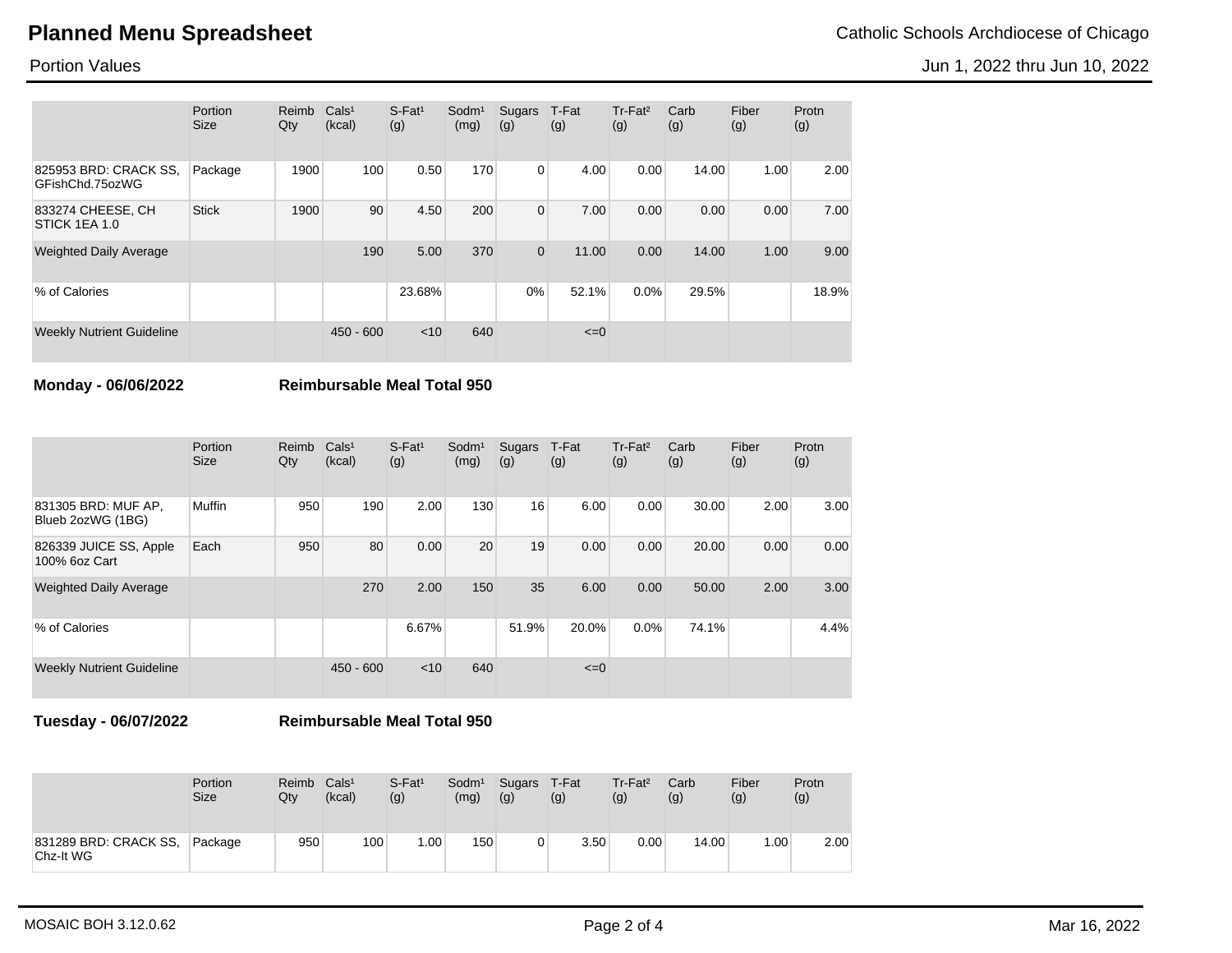# **Planned Menu Spreadsheet** Catholic Schools Archdiocese of Chicago

Jun 1, 2022 thru Jun 10, 2022

Portion Values

|                                          | Portion<br><b>Size</b> | Reimb<br>Qty | Cals <sup>1</sup><br>(kcal) | $S$ -Fat <sup>1</sup><br>(g) | Sodm <sup>1</sup><br>(mg) | Sugars<br>(g) | T-Fat<br>(g) | $Tr-Fat2$<br>(g) | Carb<br>(g) | Fiber<br>(g) | Protn<br>(g) |
|------------------------------------------|------------------------|--------------|-----------------------------|------------------------------|---------------------------|---------------|--------------|------------------|-------------|--------------|--------------|
| 826341 JUICE SS, Frt Bld<br>100% 6oz Crt | Each                   | 950          | 90                          | 0.00                         | 20                        | 19            | 0.00         | 0.00             | 21.00       | 0.00         | 0.00         |
| <b>Weighted Daily Average</b>            |                        |              | 190                         | 1.00                         | 170                       | 19            | 3.50         | 0.00             | 35.00       | 1.00         | 2.00         |
| % of Calories                            |                        |              |                             | 4.74%                        |                           | 40.0%         | 16.6%        | 0.0%             | 73.7%       |              | 4.2%         |
| <b>Weekly Nutrient Guideline</b>         |                        |              | $450 - 600$                 | < 10                         | 640                       |               | $\leq=0$     |                  |             |              |              |

**Wednesday - 06/08/2022 Reimbursable Meal Total 950**

|                                          | Portion<br><b>Size</b> | Reimb<br>Qty | Cals <sup>1</sup><br>(kcal) | $S$ -Fat <sup>1</sup><br>(g) | Sodm <sup>1</sup><br>(mg) | Sugars<br>(g)  | T-Fat<br>(g) | Tr-Fat <sup>2</sup><br>(g) | Carb<br>(g) | Fiber<br>(g) | Protn<br>(g) |
|------------------------------------------|------------------------|--------------|-----------------------------|------------------------------|---------------------------|----------------|--------------|----------------------------|-------------|--------------|--------------|
| 831720 BRD: CRACK SS,<br>Bear GrhmCinnWG | Package                | 950          | 120                         | 0.00                         | 115                       | $\overline{7}$ | 4.00         | 0.00                       | 20.00       | 1.00         | 2.00         |
| 826339 JUICE SS, Apple<br>100% 6oz Cart  | Each                   | 950          | 80                          | 0.00                         | 20                        | 19             | 0.00         | 0.00                       | 20.00       | 0.00         | 0.00         |
| <b>Weighted Daily Average</b>            |                        |              | 200                         | 0.00                         | 135                       | 26             | 4.00         | 0.00                       | 40.00       | 1.00         | 2.00         |
| % of Calories                            |                        |              |                             | $0.00\%$                     |                           | 52.0%          | 18.0%        | 0.0%                       | 80.0%       |              | 4.0%         |
| <b>Weekly Nutrient Guideline</b>         |                        |              | $450 - 600$                 | $<$ 10                       | 640                       |                | $\leq=0$     |                            |             |              |              |

**Thursday - 06/09/2022 Reimbursable Meal Total 950**

|                                          | <b>Portion</b><br><b>Size</b> | Reimb<br>Qtv | Cals <sup>1</sup><br>(kcal) | $S$ -Fat <sup>1</sup><br>(g) | Sodm <sup>1</sup><br>(mg) | Sugars<br>(g) | T-Fat<br>(g)     | $Tr-Fat2$<br>(g) | Carb<br>(g) | Fiber<br>(g) | Protn<br>(g) |
|------------------------------------------|-------------------------------|--------------|-----------------------------|------------------------------|---------------------------|---------------|------------------|------------------|-------------|--------------|--------------|
| 825962 BRD: CRACK SS,<br>GFishPrtz .75oz | Package                       | 950          | 90                          | $0.00\,$                     | 200                       |               | .50 <sub>1</sub> | 0.00             | 16.00       | .00.         | 2.00         |

MOSAIC BOH 3.12.0.62 Mar 16, 2022